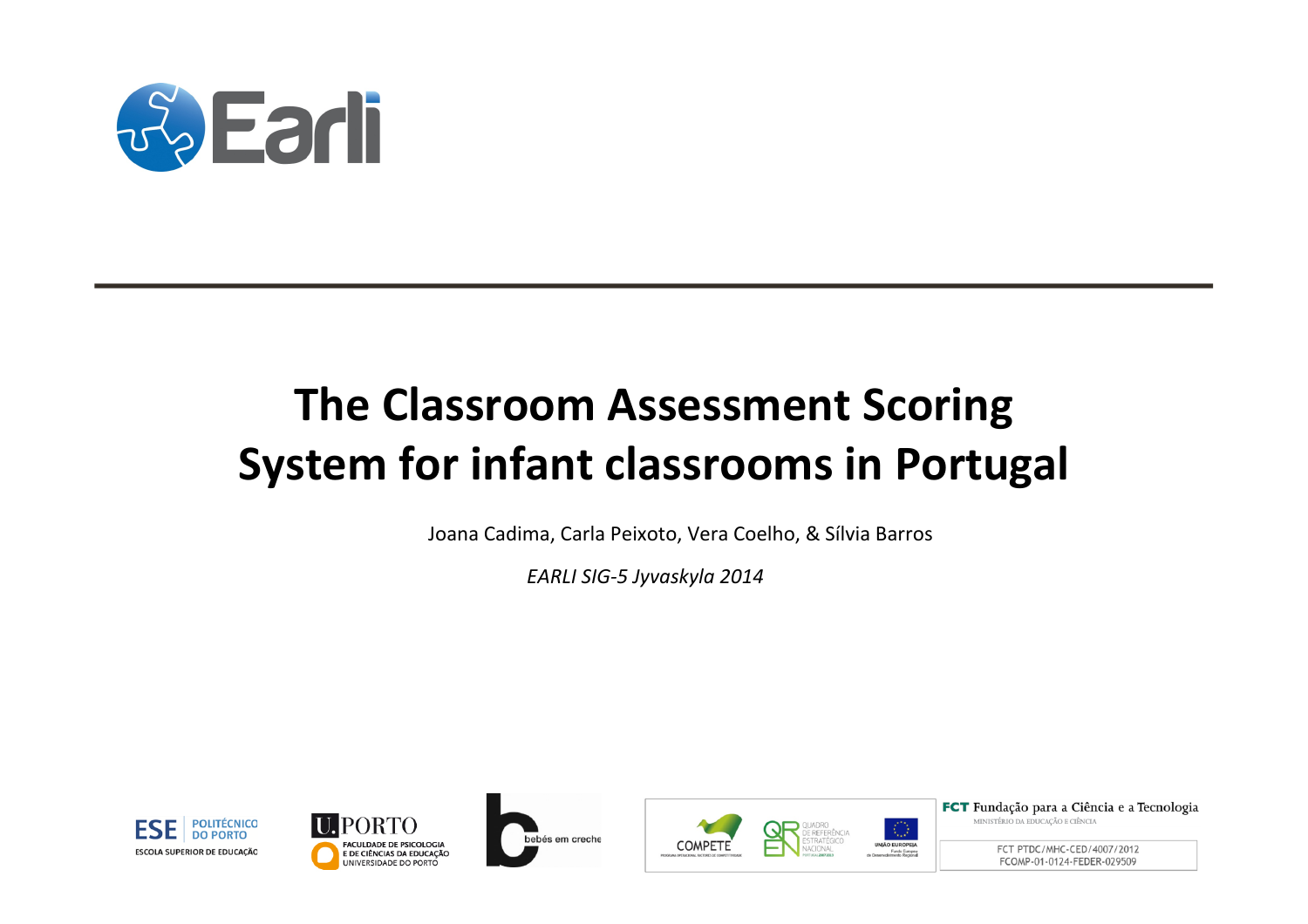Recent research has drawn attention to the importance of interactions between adults and children in early childhood settings.

Numerous studies have shown that the quality of adult-child interactions positively contributes to children's social, emotional, and cognitive development (Howes et al., 2007; Mashburn et al., 2008).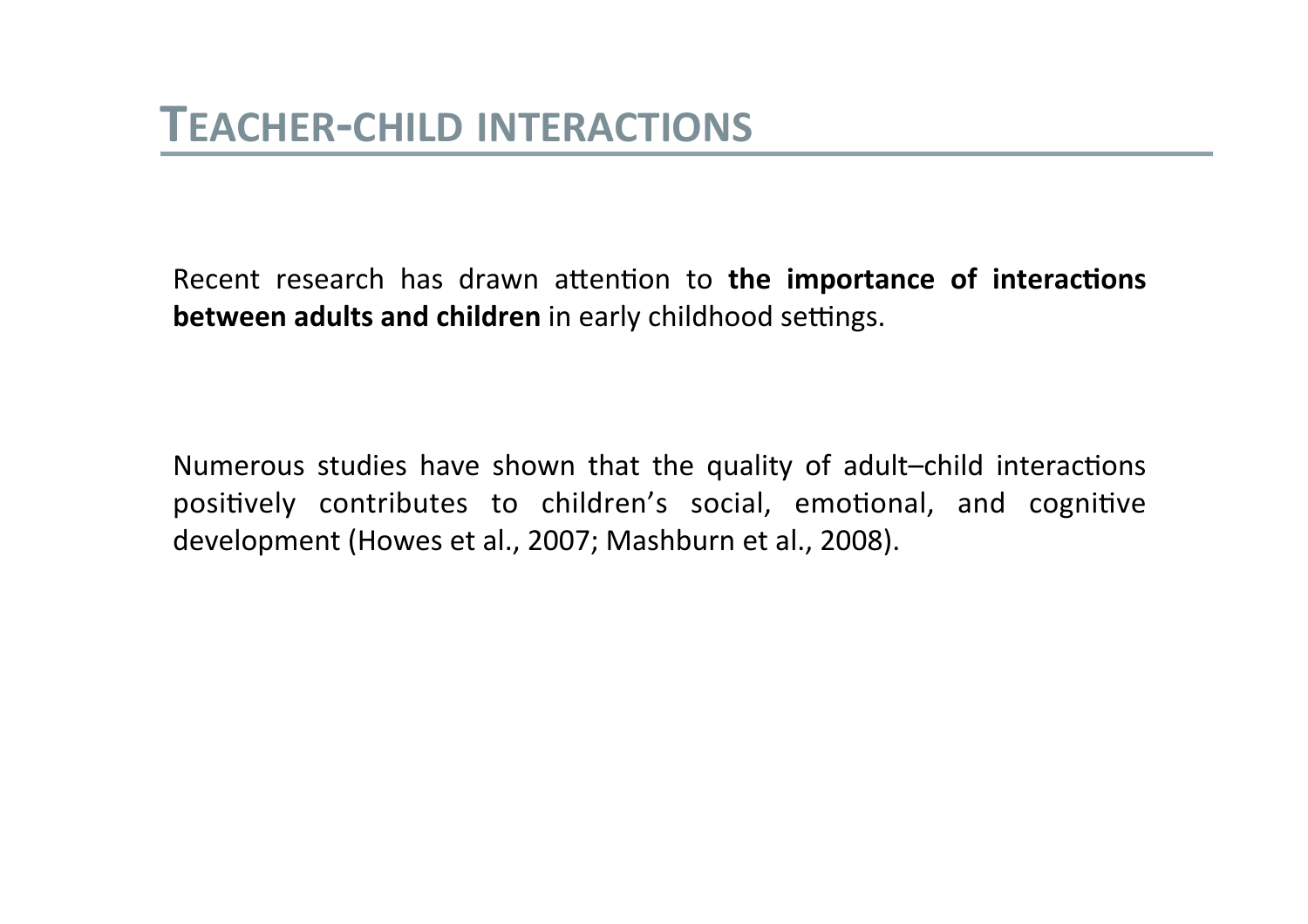Interactions between caregivers and infants during the first years of life are particularly important.

This is a period marked by rapid growth in children's skills, and early experiences are seen as having a critical role in supporting them (Shonkoff & Phillips, 2000).

• Infants experience the world in the context of relationships: learning and exploring are linked to consistent emotional support (NSCDC, 2004)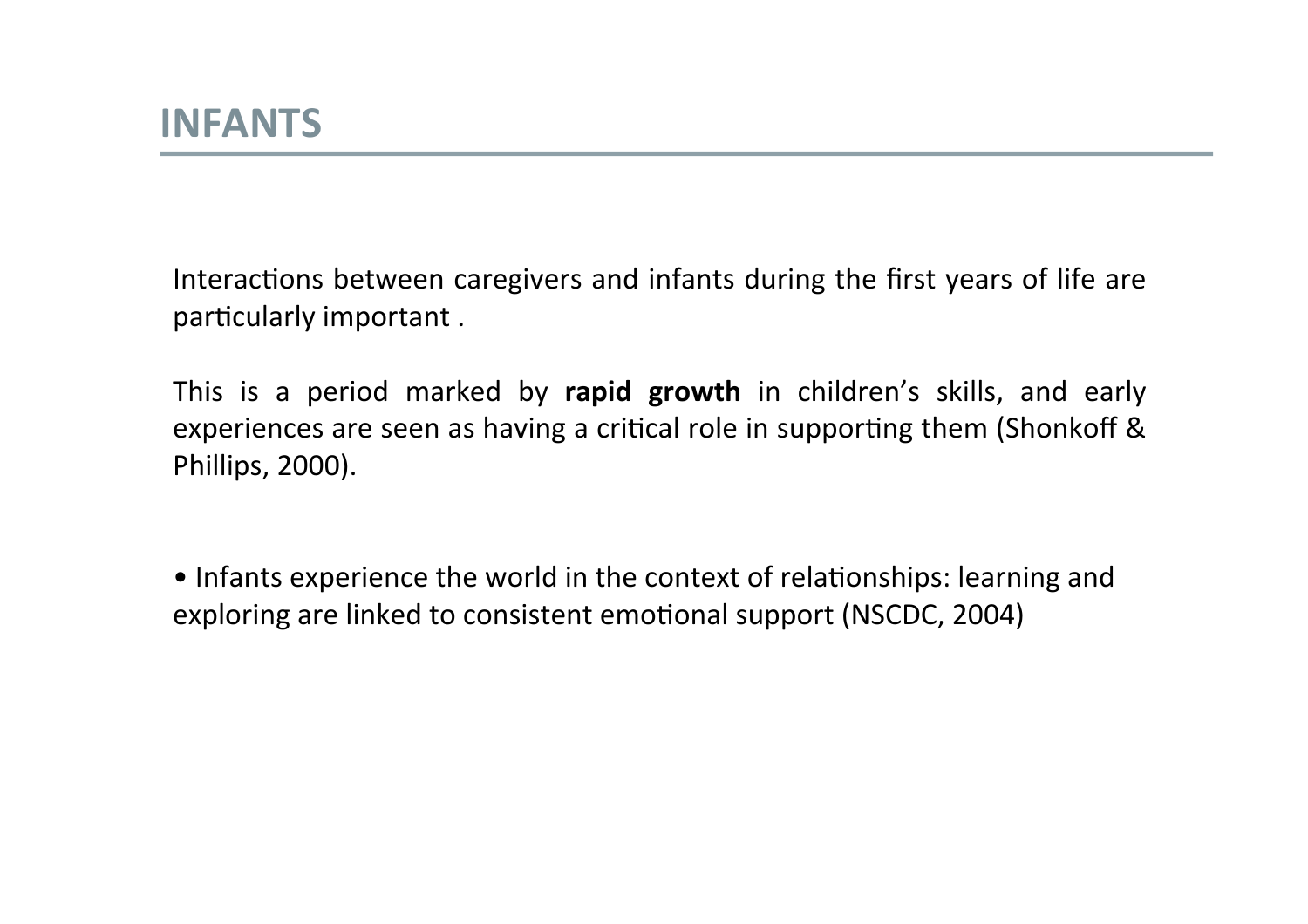Coverage rate of services for children under 3 years of age increased in Portugal:



(Conselho Nacional de Educação, 2011; Gabinete de Estratégia e Planeamento / Ministério da Solidariedade, Emprego e Segurança Social, n.d.).

#### **However…\$**

Few studies have examined the quality of relationships and interactions for infants!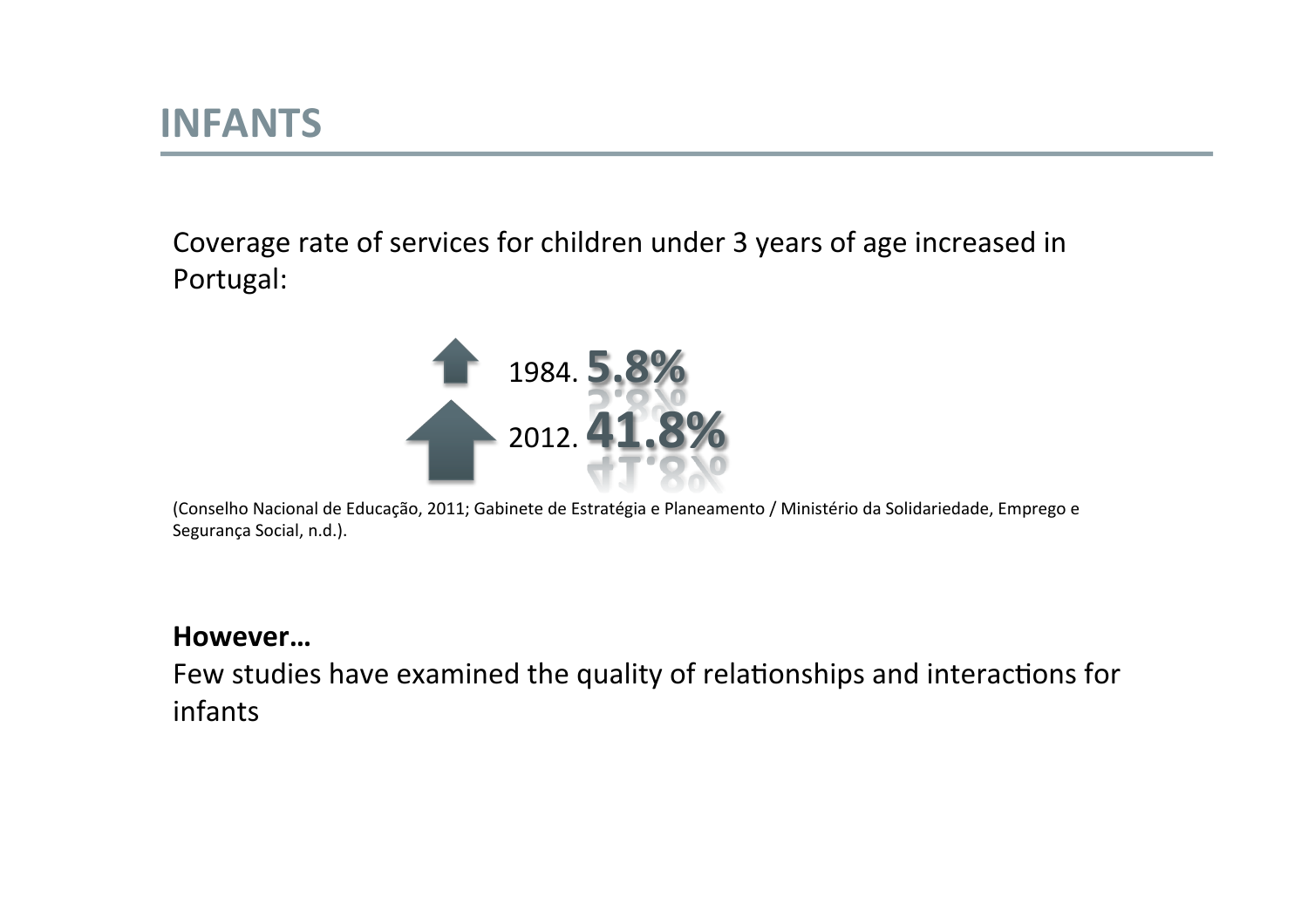### **CLASS FRAMEWORK**



- Key dimensions of interactions between caregivers and children  $\bullet$
- Importance of providing close and caring relationships, along with opportunities  $\bullet$ to interact with responsive adults (Hamre et al., 2011).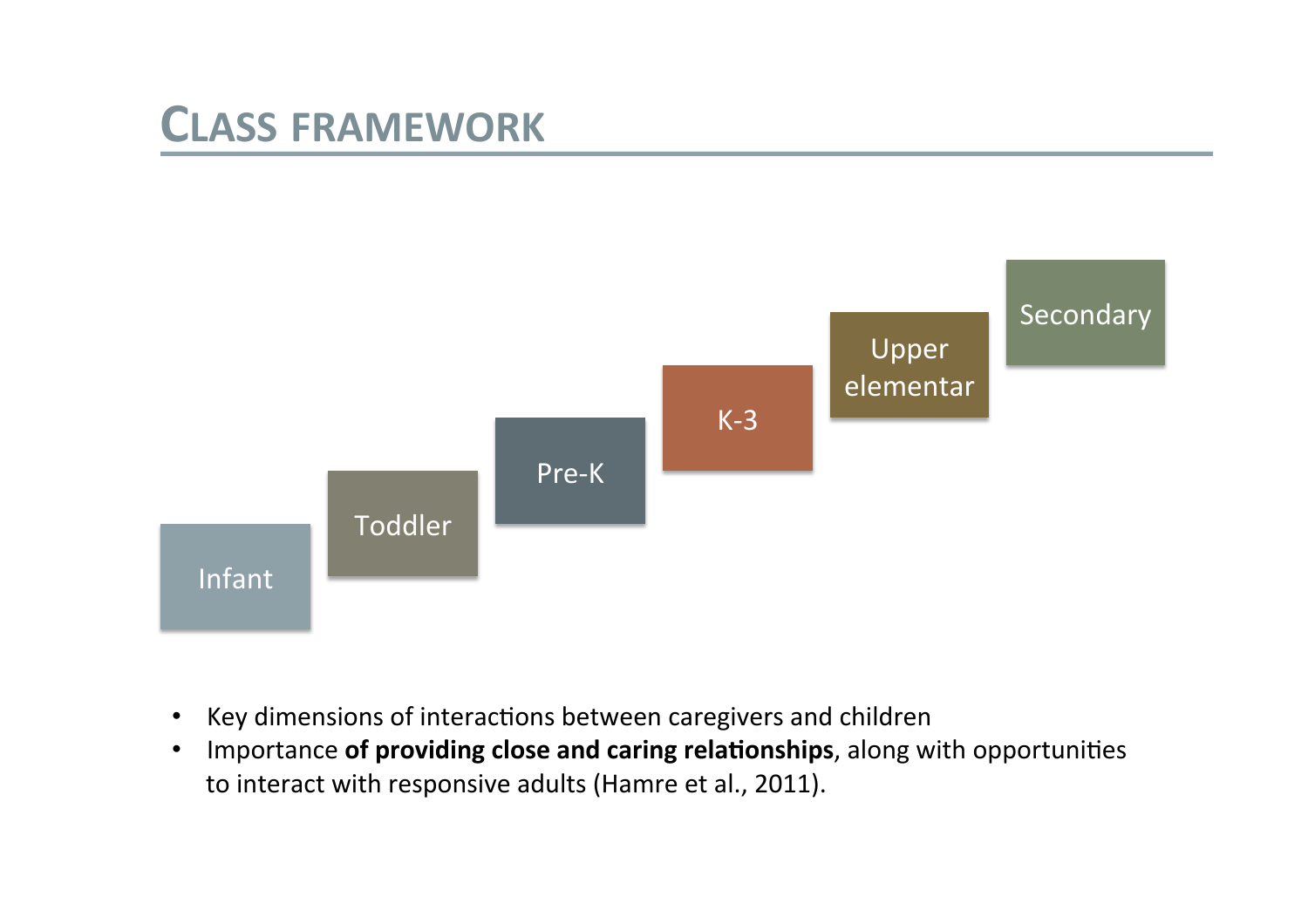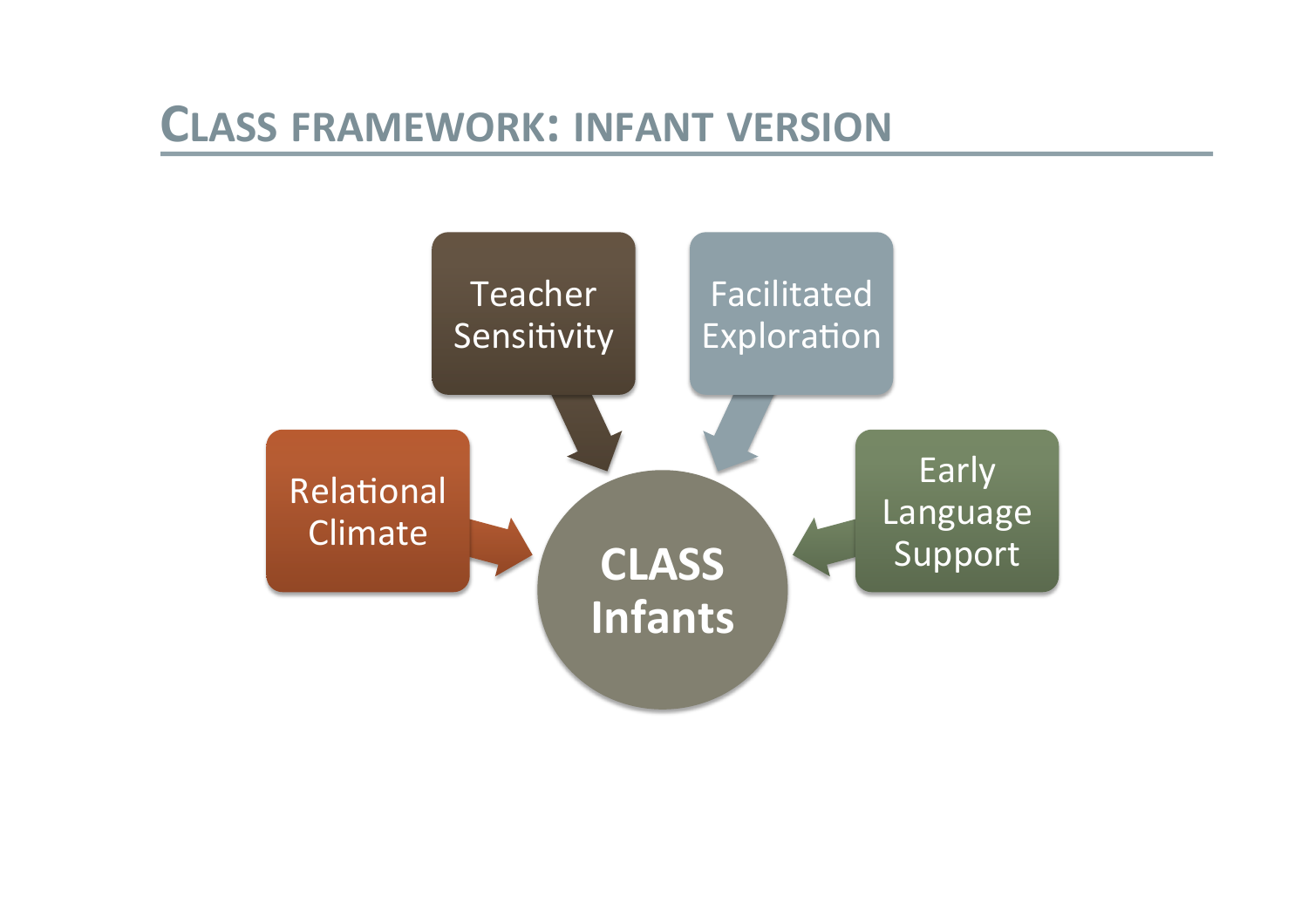

#### **Relational Behaviors**

- Proximity
- ·Joint Attention

#### **Emotions**

- •Smiling
- ·Laughing
- · Playfulness

### **Respect for Child's State**

- •Calm voice
- · Uses respectful language
- •Gentle approach

#### **Lack of Negativity**

- •Lack of irritation/frustration
- .Lack of negative comments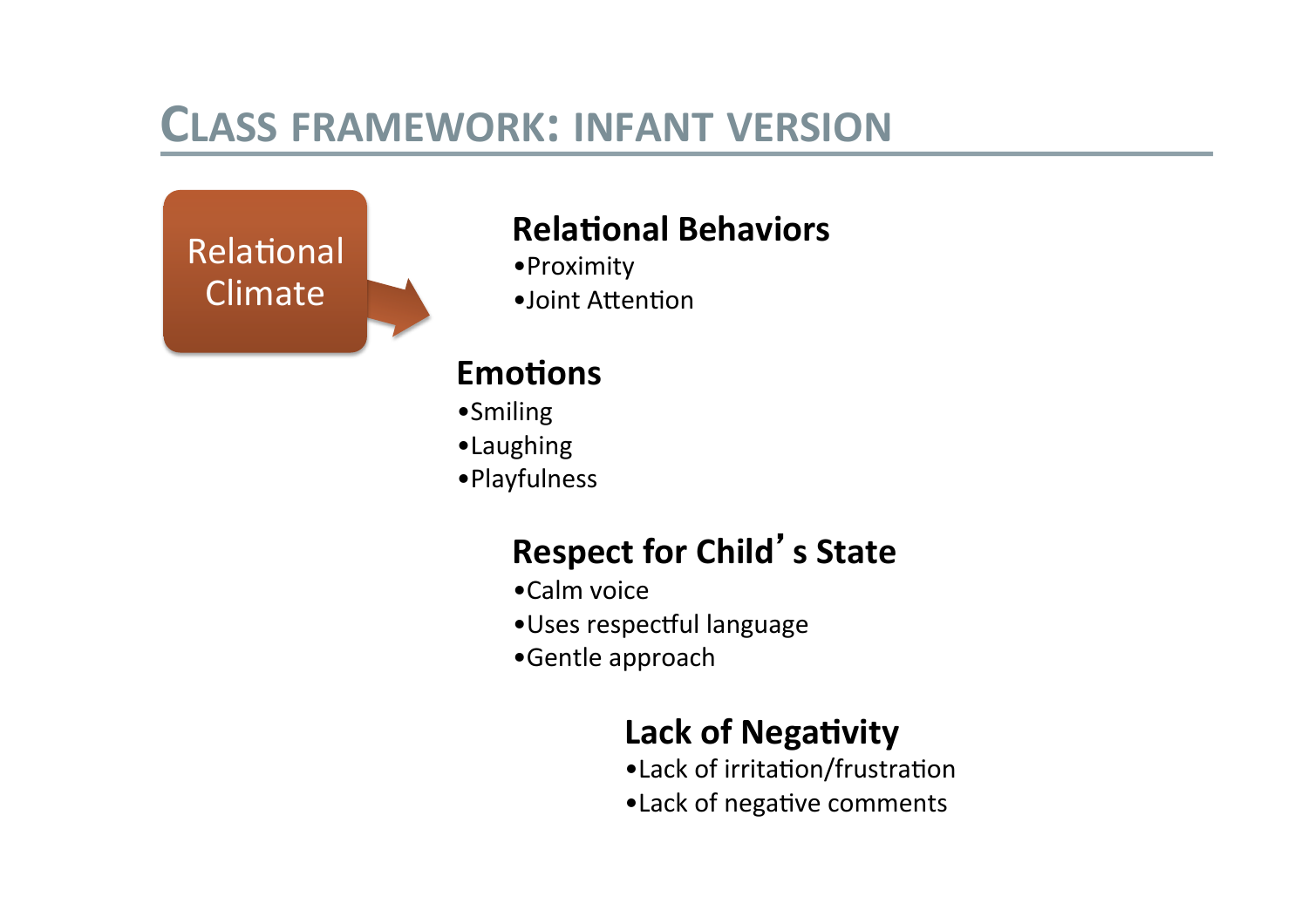

#### **Awareness and Cue Detection**

- · Visual scanning
- · Physical attention

#### **Responsiveness**

.Responds to infants' emotions and needs

### **Child Comfort**

• Infants look for teacher when upset and soothed or calmed by teacher efforts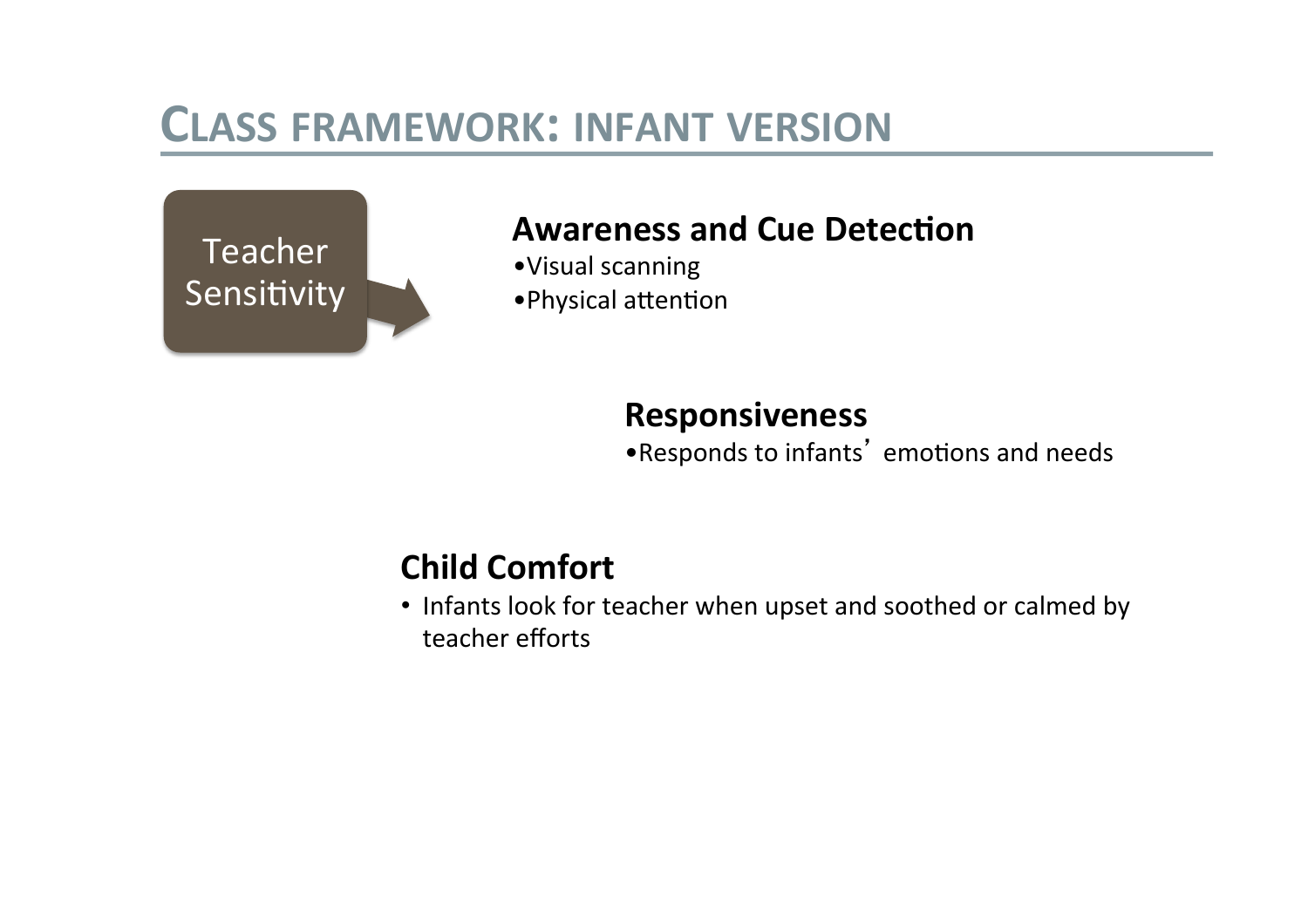#### Involvement

- . Initiates interaction with infants
- · Joins in infants' experiences

### Facilitated Exploration

### **Child Focused**

- Follows child lead
- Allows infants choice in experiences

### **Expanding Children's Experience**

- •Verbal/non-verbal encouragement
- Adjust toys or materials to facilitate engagement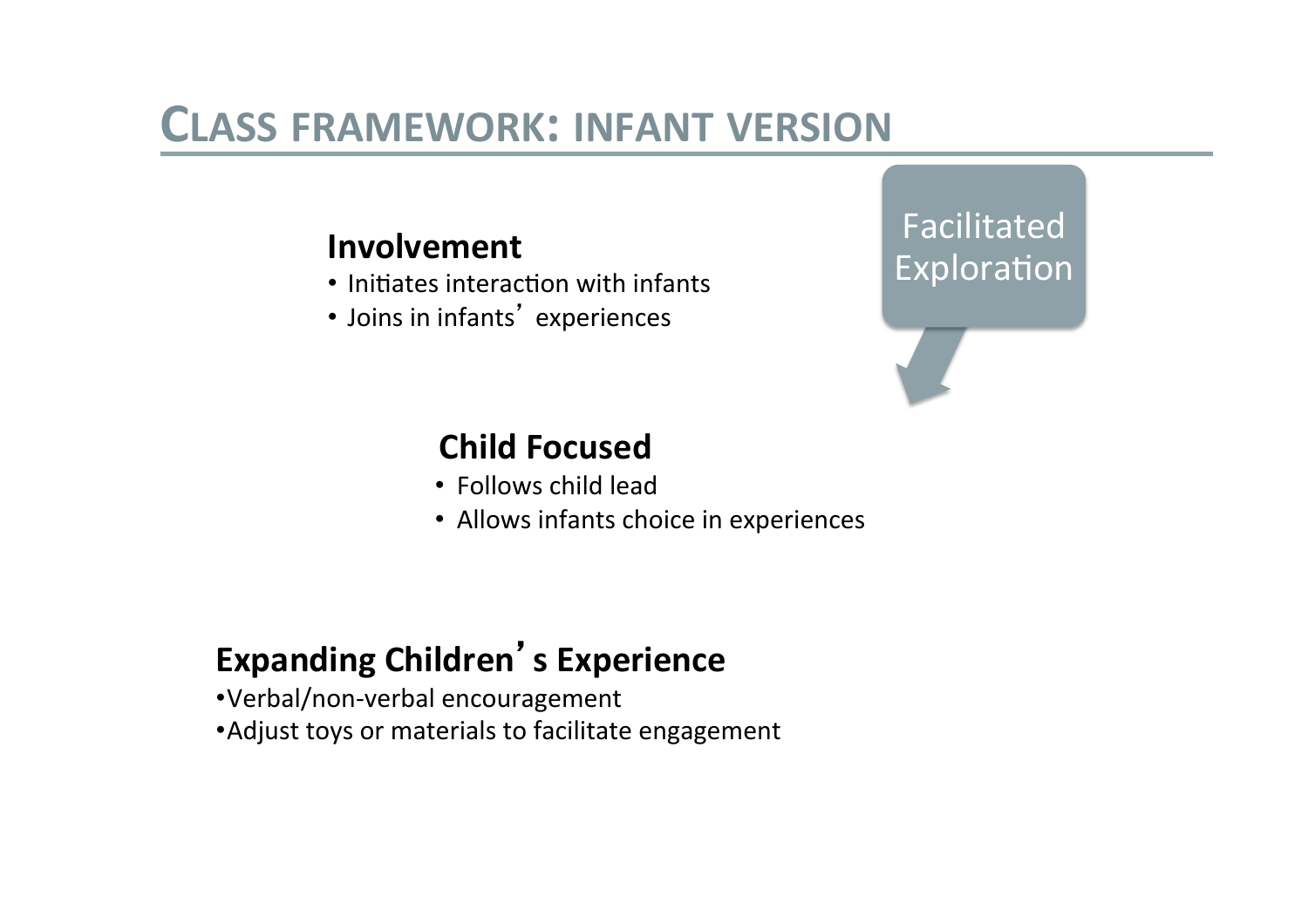

#### **Teacher Talk**

- Describes events & labels objects
- Variety of words for varied purposes

### **Support of Communication**

- ·Imitation
- •Repetition

#### **Communication Extension**

- Expands and extends on infants' communication attempts
- Turn-taking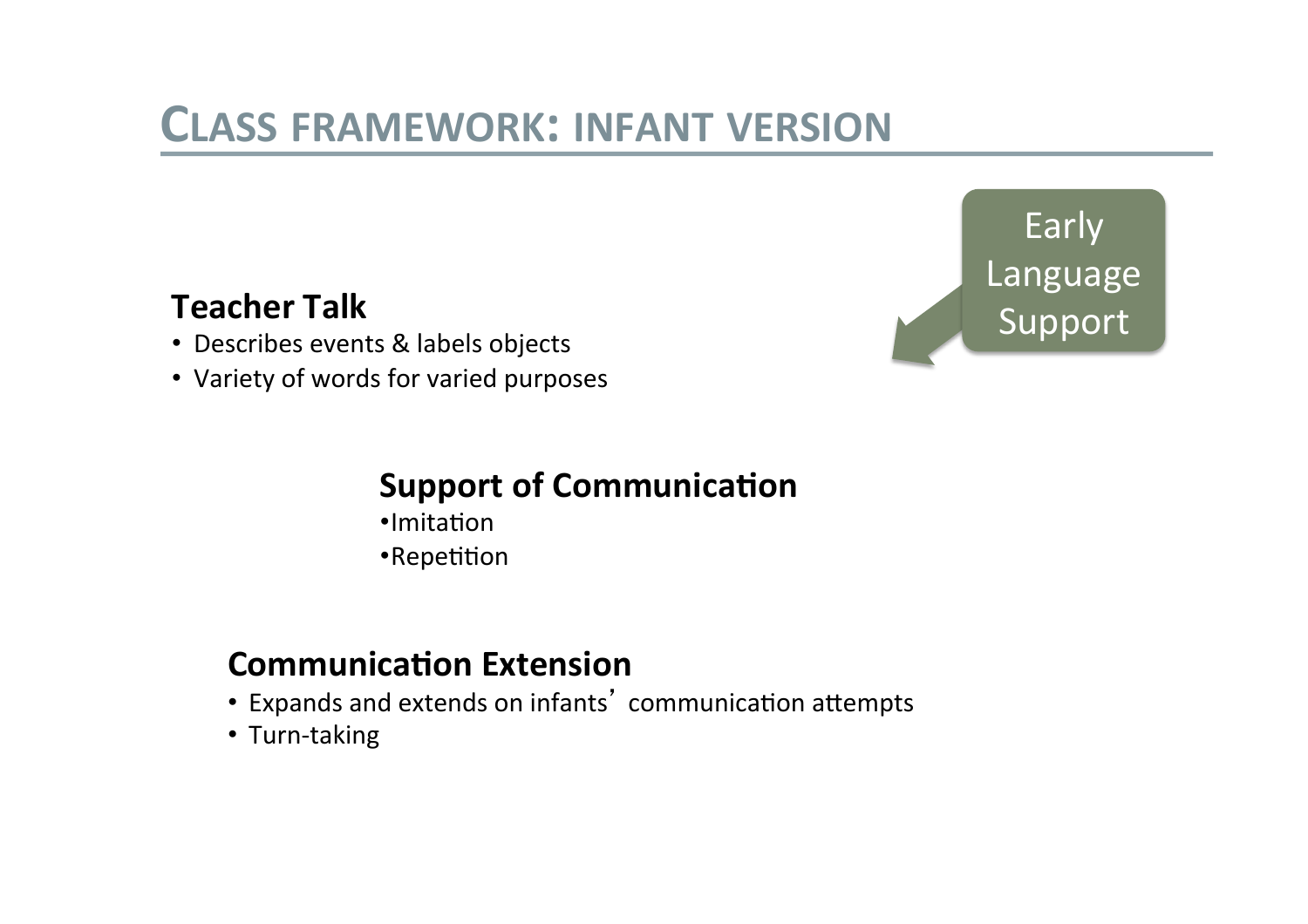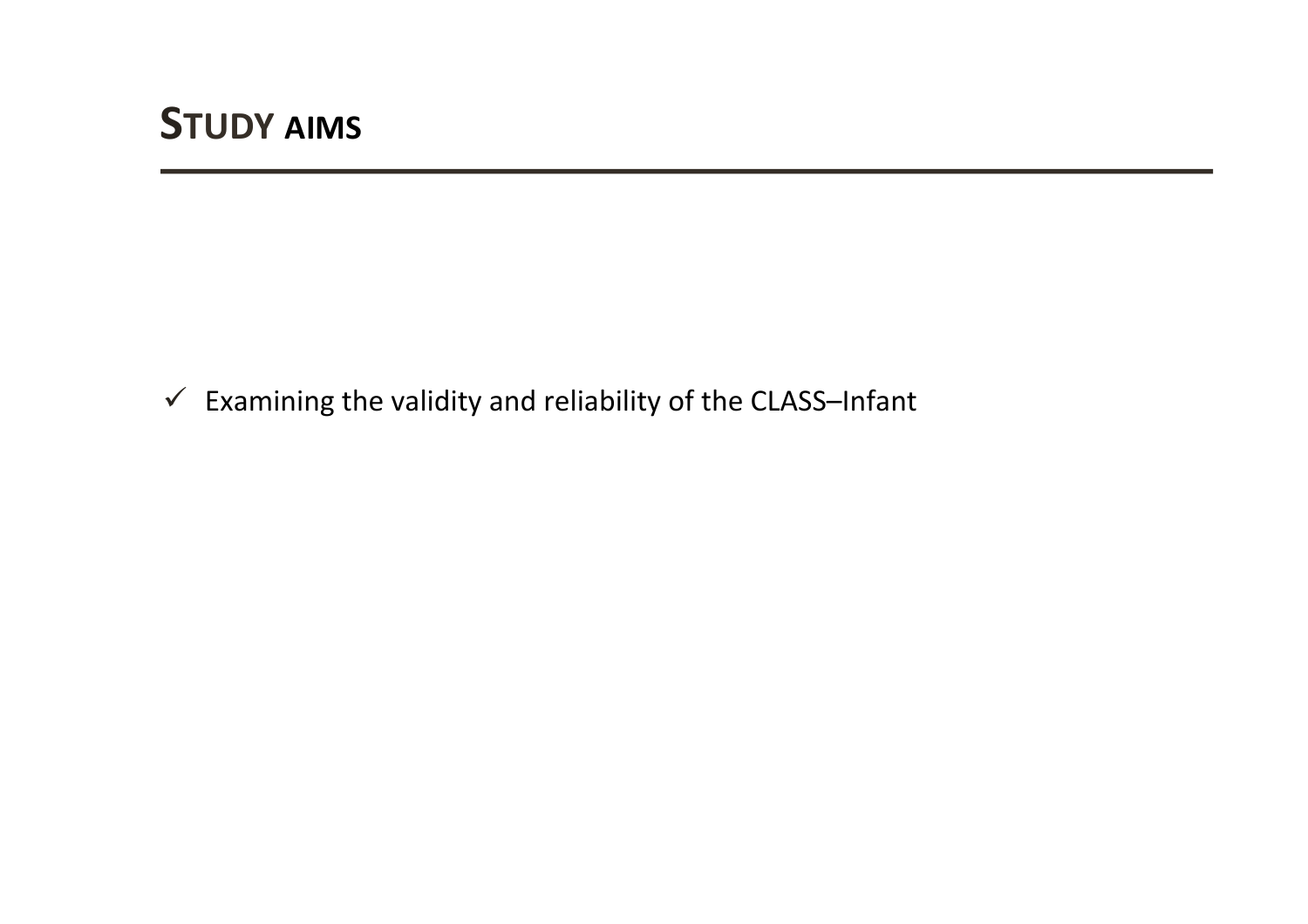### **INFANT TRANSITION TO CHILD CARE: PARENT-CAREGIVER COMMUNICATION, EARLY EDUCATION QUALITY AND INFANT ADJUSTMENT**

[FCOMP-01-0124-FEDER-029509; FCT - PTDC/MHC-CED/4007/2012]

Project main goal: study infant's transition to child care in the first year of life, examining the extent to which variables of the family, child care and familycaregiver communication influence infant adjustment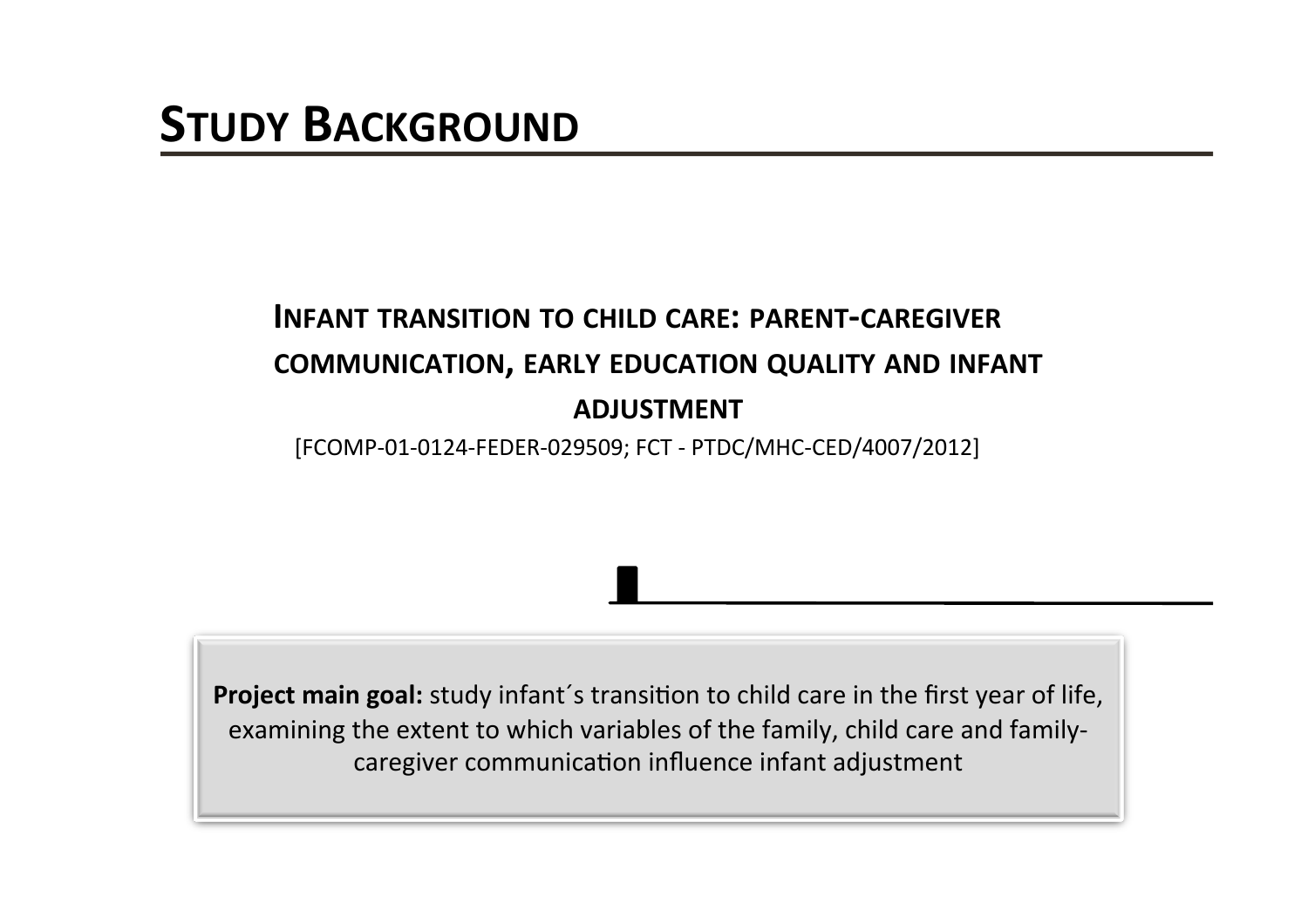## **BROADER STUDY DESIGN**

|               | <b>Before entering childcare</b>                                                                                                         | First month in<br>childcare                                                                                                                                                                                              | Six months after entering<br>childcare                                                                                                                                                                                                                           |
|---------------|------------------------------------------------------------------------------------------------------------------------------------------|--------------------------------------------------------------------------------------------------------------------------------------------------------------------------------------------------------------------------|------------------------------------------------------------------------------------------------------------------------------------------------------------------------------------------------------------------------------------------------------------------|
|               | One home visit                                                                                                                           | 3 mornings at daycare                                                                                                                                                                                                    | 3 mornings at daycare & Home visit                                                                                                                                                                                                                               |
| With families | $\checkmark$ Home quality<br>√Infant temperament<br>√Infant development<br>✔ Parental involvement<br>$\checkmark$ Family characteristics | $\checkmark$ Parent-caregiver<br>communication<br>$\checkmark$ Child adaptive behavior                                                                                                                                   | $\checkmark$ Parent-caregiver<br>communication<br>$\checkmark$ Child adaptive behavior<br><del></del> ∕Child temperament                                                                                                                                         |
| In child care |                                                                                                                                          | $\checkmark$ Transition practices & ideas<br>$\checkmark$ Parent-careg communication<br>Childcare quality<br>$\checkmark$ Teacher interactions quality<br>√Infant engagement<br>$\checkmark$ Demographic characteristics | $\checkmark$ Child adaptive behavior<br>$\checkmark$ Parent-careg communication<br>$\checkmark$ Childcare quality<br>$\checkmark$ Teacher interactions quality<br>√Infant engagement<br>$\sqrt{\frac{1}{2}}$ Burnout<br>$\checkmark$ Demographic characteristics |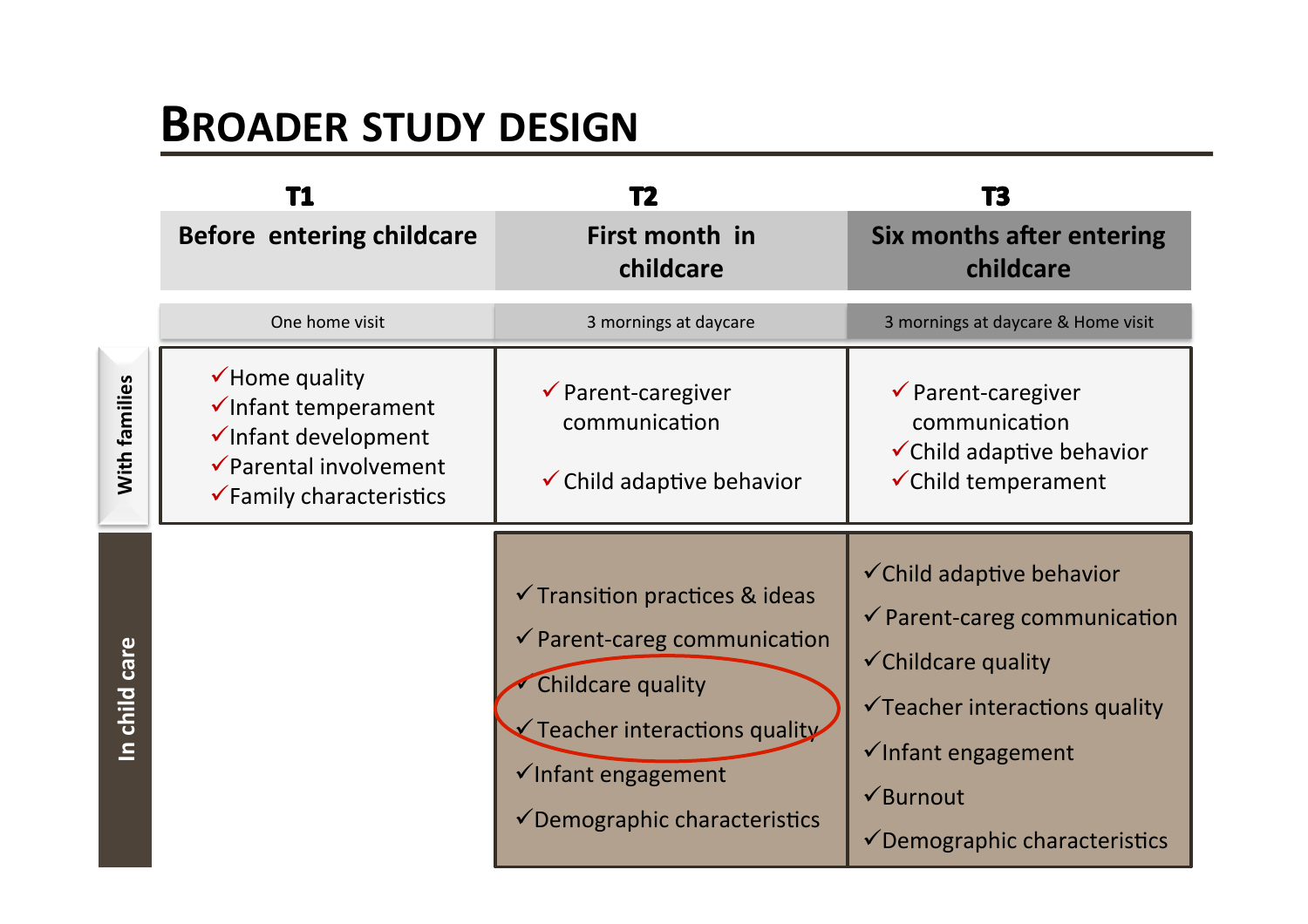# **METHOD: participants**

| 90 caregivers at childcare classrooms              |       |      |               |  |
|----------------------------------------------------|-------|------|---------------|--|
|                                                    | M     | SD   | $Min. - Max.$ |  |
| <b>Lead caregiver age (years)</b>                  | 42.53 | 9.97 | $20 - 64$     |  |
| Lead caregiver years of education                  | 11.10 | 3.64 | $4 - 17$      |  |
| Lead caregiver experience at child care<br>(years) | 8.36  | 6.50 | $0.08 - 37$   |  |

| 90 infants' classrooms  |      |           |             |
|-------------------------|------|-----------|-------------|
|                         | M    | <b>SD</b> | Min.-Max.   |
| <b>Group size</b>       | 6.38 | 2.34      | $1 - 12$    |
| <b>Number of adults</b> | 2.00 | 0.60      | $1 - 3$     |
| Children per adult      | 3.38 | 1.49      | $1:1 - 8:1$ |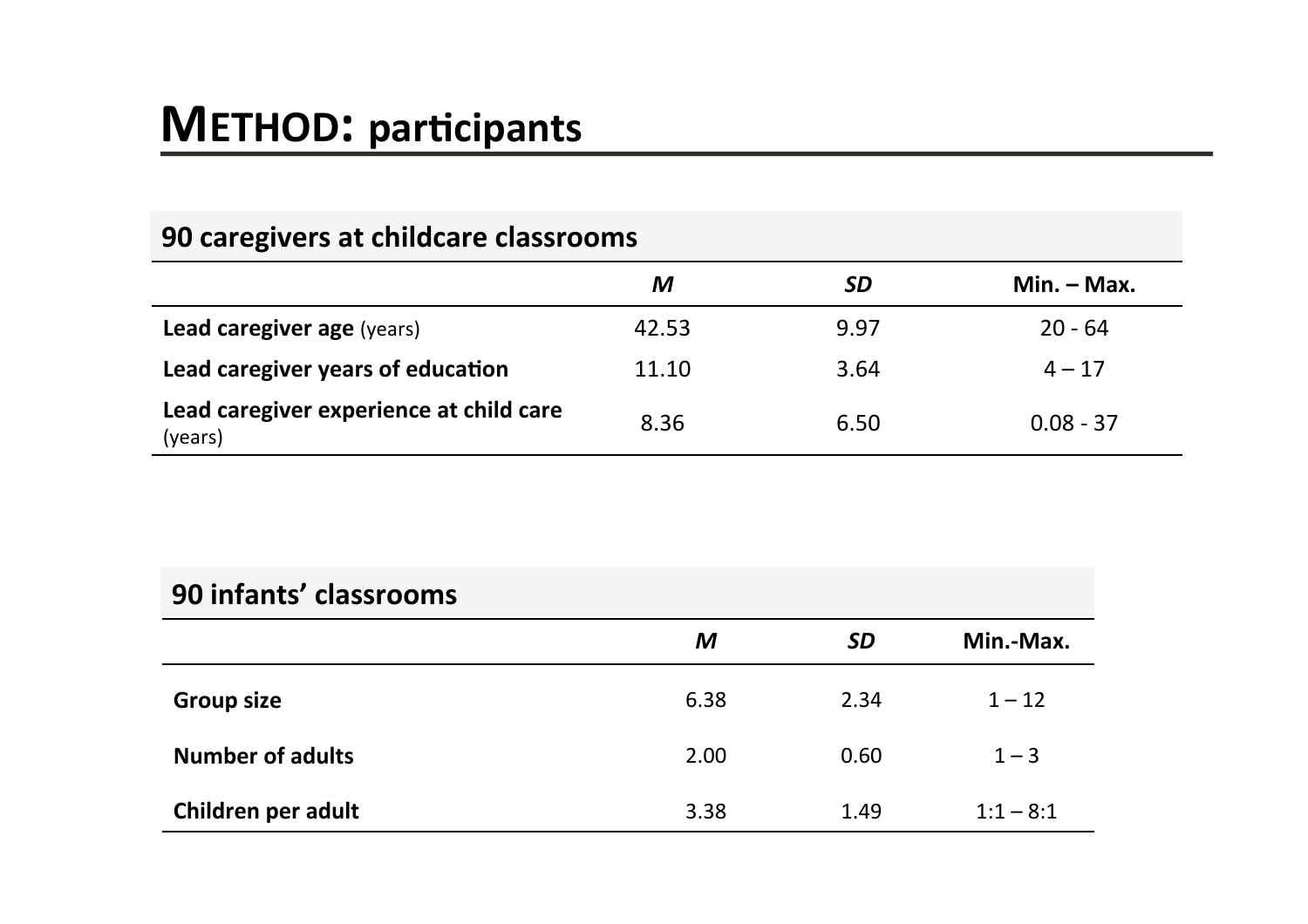| Day I                                              | <b>Description</b>                                                                                                                                                                                                  |
|----------------------------------------------------|---------------------------------------------------------------------------------------------------------------------------------------------------------------------------------------------------------------------|
| <b>ITERS-R</b><br>(Harms, Cryer, & Clifford, 2006) | Global quality of classrooms for children 0-30 months<br>$-39$ items<br><b>Interactions &amp; Supervision</b><br><b>Space &amp; Materials</b><br>7-point scale<br>Observations starting at the beginning of the day |
| Day II                                             | <b>Description</b>                                                                                                                                                                                                  |
|                                                    |                                                                                                                                                                                                                     |

\*\* Observations for Day I and II were conducted independently, by different observers.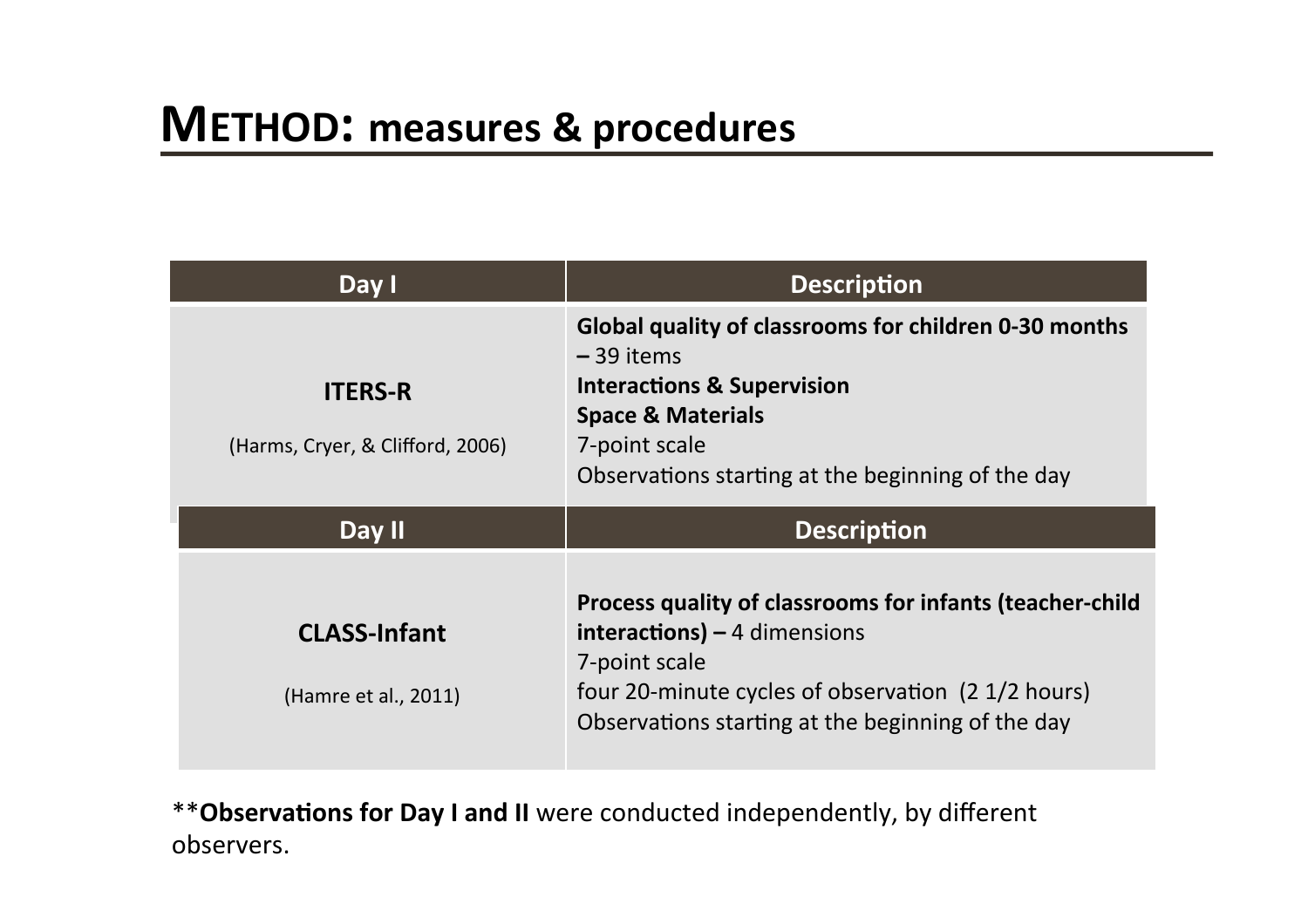Observations were double coded by two observers in 20% of the classrooms

| <b>CLASS INFANT</b>            |              | <b>WEIGHTED KAPPA</b>   |
|--------------------------------|--------------|-------------------------|
| <b>Relational Climate</b>      |              | .69                     |
| <b>Teacher Sensitivity</b>     |              | .69                     |
| <b>Facilitated Exploration</b> |              | .59                     |
| <b>Early Language Support</b>  |              | .65                     |
|                                |              |                         |
|                                | <b>ITEMS</b> | <b>CRONBACH'S ALPHA</b> |
| <b>CLASS Infant</b>            | 4            | .90                     |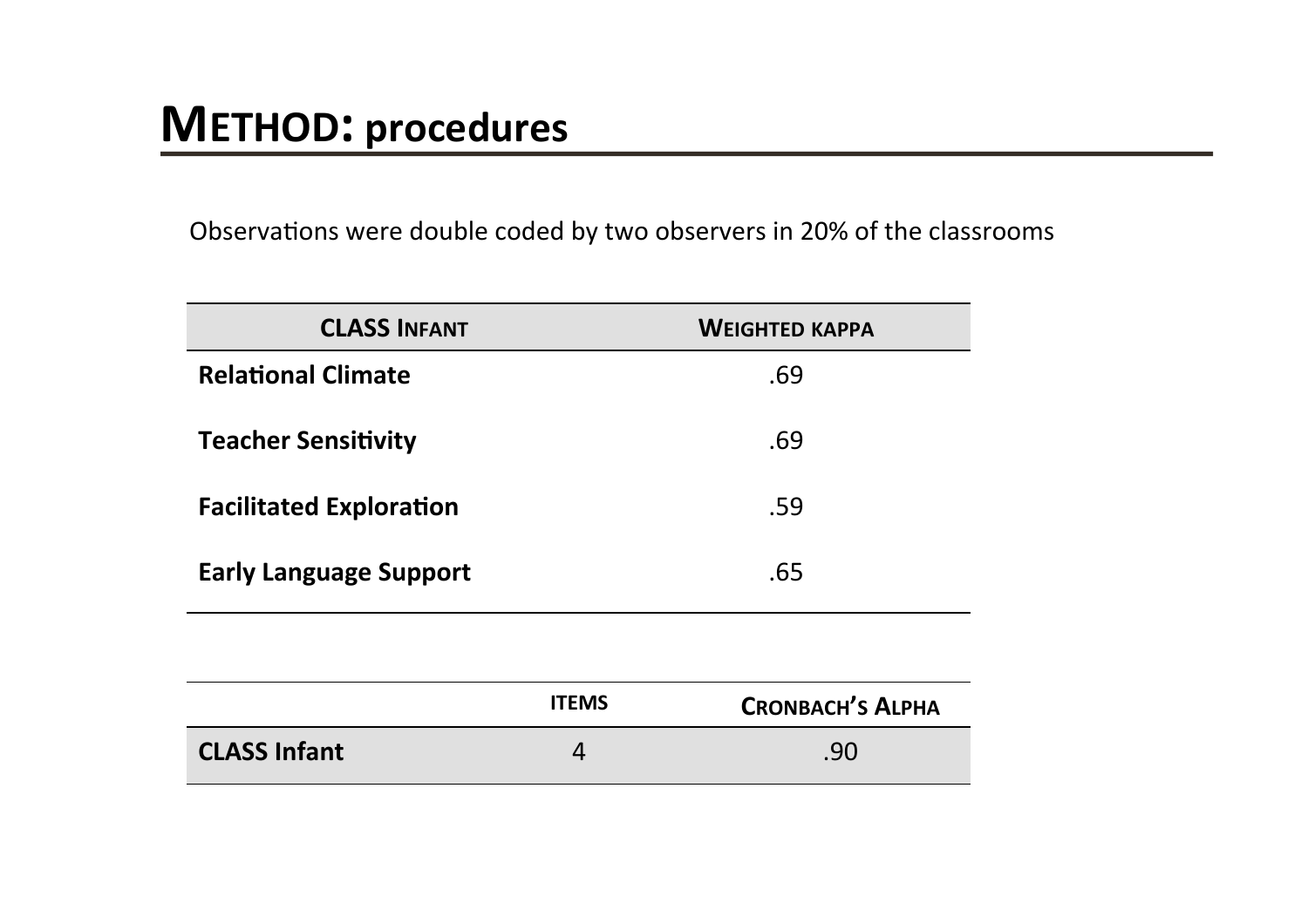# **RESULTS**

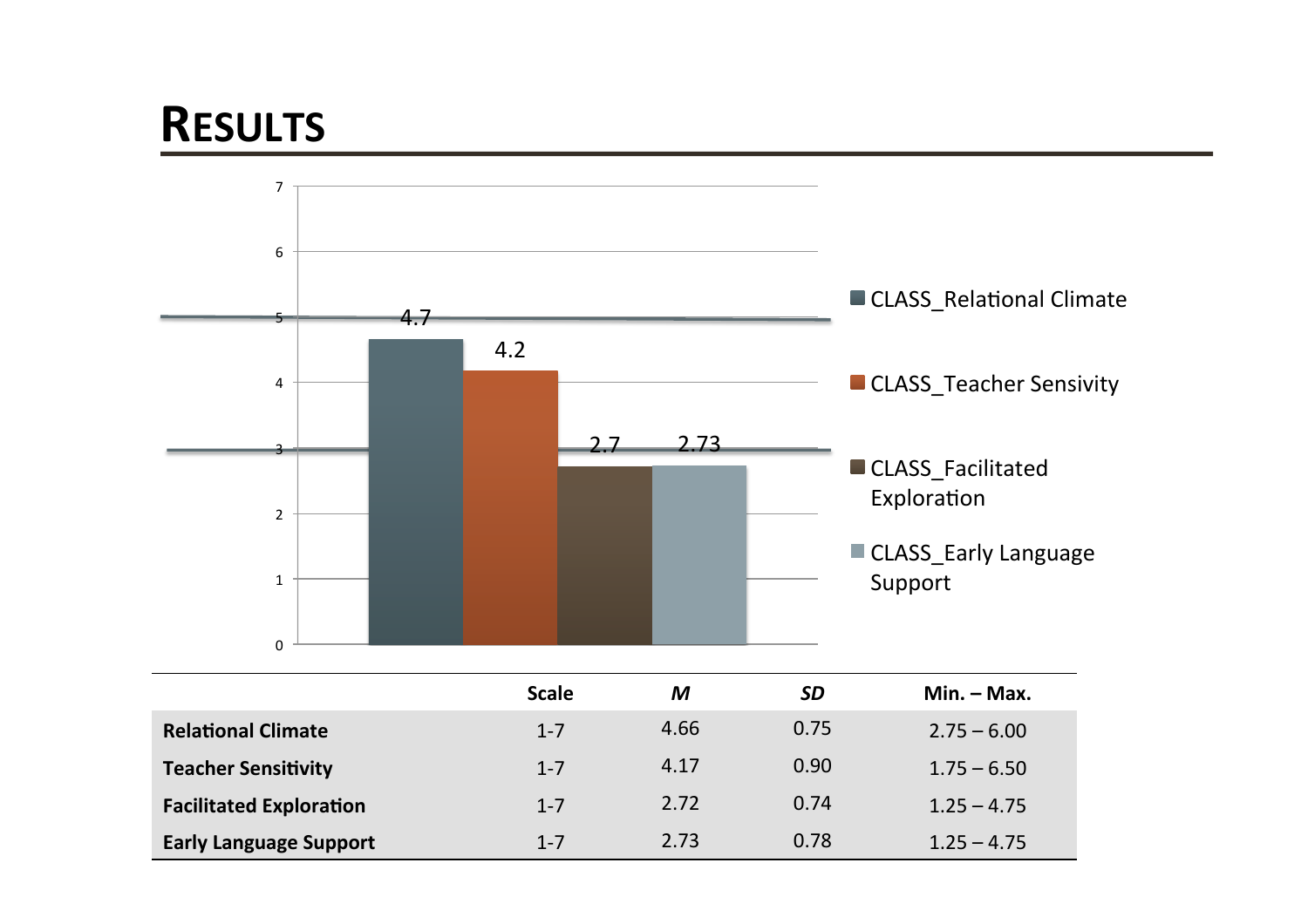## **RESULTS: CONFIRMATORY FACTOR ANALYSIS**

 $X^2(4)$ =7.97, RMSEA=.059, CFI=.99, TLI=.98, SRMR<sub>within</sub>=.0018, SRMR<sub>between</sub>=.032

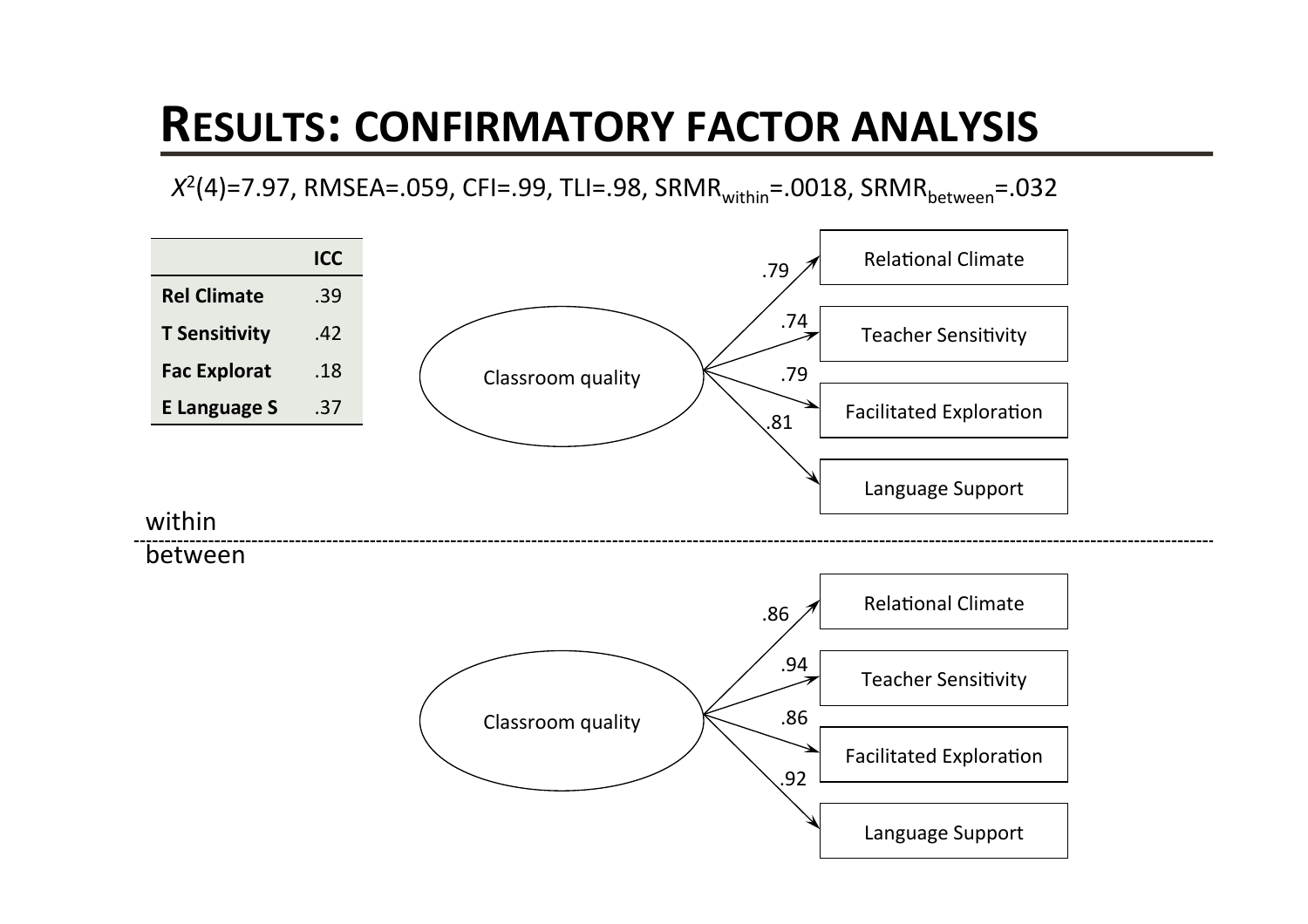#### **Associations between CLASS-Infants and ITERS-R**

|                                | <b>ITERS-R</b>                                  |                              |  |
|--------------------------------|-------------------------------------------------|------------------------------|--|
|                                | <b>Interactions &amp;</b><br><b>Supervision</b> | <b>Space &amp; Materials</b> |  |
| <b>Relational Climate</b>      | $.47**$                                         | .16                          |  |
| <b>Teacher Sensitivity</b>     | $.38**$                                         | .16                          |  |
| <b>Facilitated Exploration</b> | $.33**$                                         | .16                          |  |
| <b>Early Language Support</b>  | $.42**$                                         | $.35*$                       |  |

\*  $p$  < .05 ; \*\*  $p$  < .01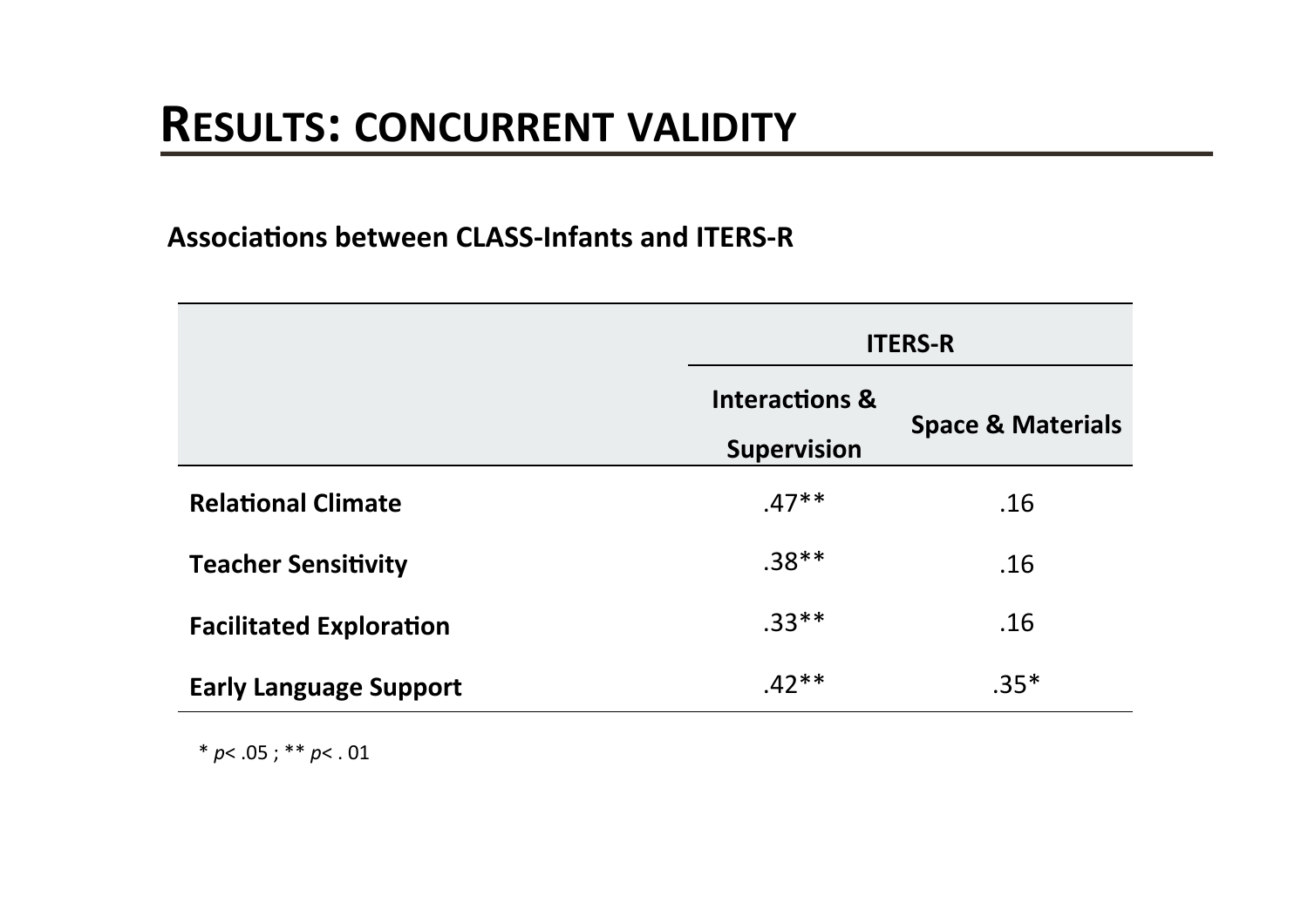The present study shows

- CLASS-Infant is a reliable and valid research tool for assessing quality in infant classrooms
- Average levels of teacher-child interactions in infant classrooms Moderate levels for relational climate but low levels on opportunities for expanding language and learning

Next steps...

- $\Box$  To analyze the stability of classroom quality throughout the year
- $\Box$  To examine the effects of classroom quality on child adjustment